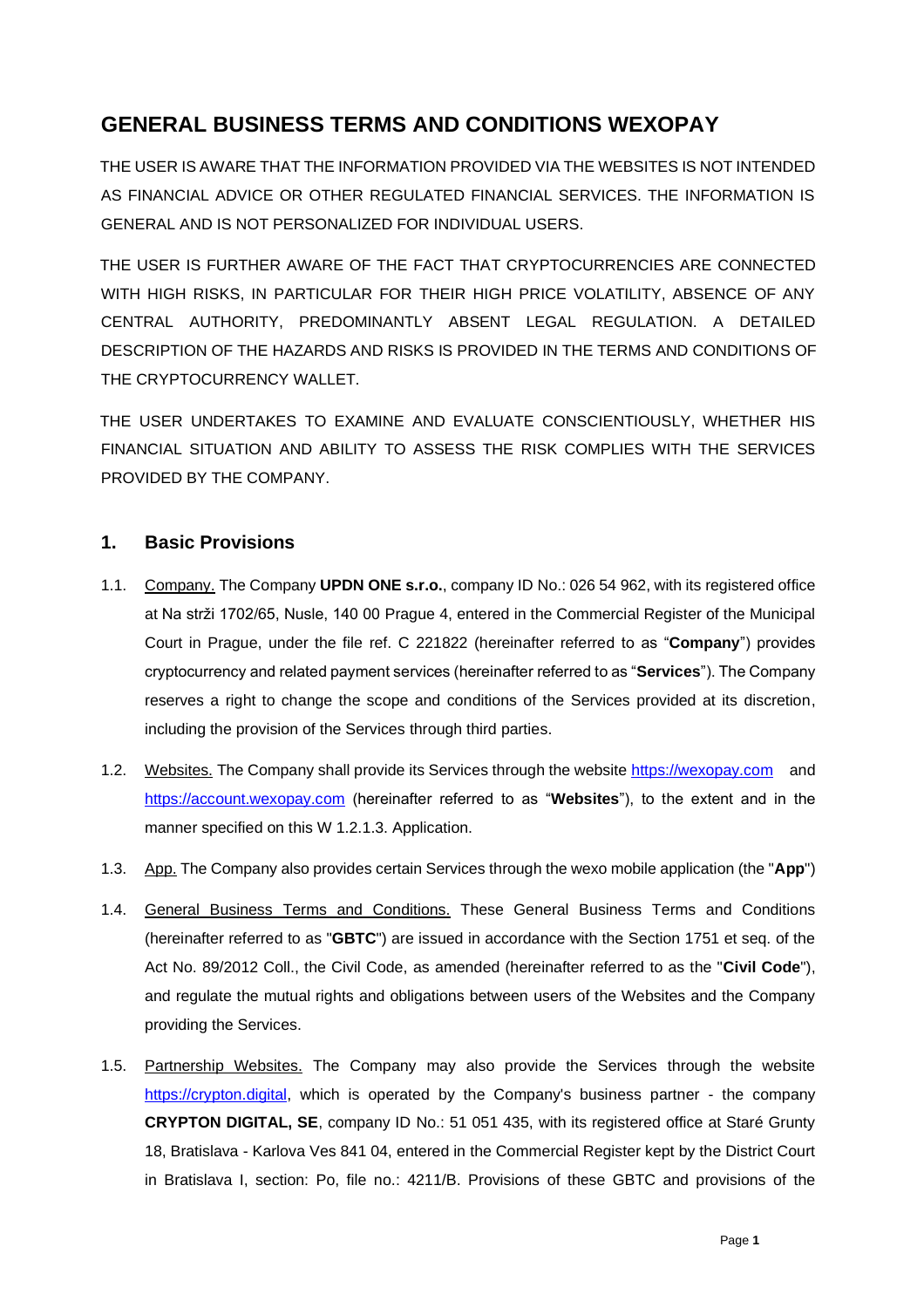conditions of specific Services shall apply similarly to the Services provided through the websites listed in this paragraph, provided that the users of these websites agree to these GBTC and the conditions of specific Services.

#### 1.6. Definition of some Terms.

**Cryptocurrency:** An electronically stored unit, regardless of whether or not it has an issuer, and which is not a fund under the Act No. 370/2017 Coll., on Payment Systems, as amended, but is accepted as payment for goods or services by another person different from its issuer (e.g. bitcoin, litecoin, ether and others).

**Contracting Parties:** Contracting Parties mean the Company and the User; "Contracting Party" means the Company or the User.

**Consumer:** Any person who, outside the scope of his business activities or outside the scope of independent performance of his profession, enters into a contract on the provision of Services with the Company.

**User:** Any person who uses the Website.

#### **2. User Account**

- 2.1. Consent to GBTC. A User who is interested in one of the offered Services is obliged to register on the Website or in the App first and then create his user account. By registration, the User confirms that he has read these GBTC and agrees with them.
- 2.2. User account. Based on the User registration made through the Website or the App, the User can access his user account. The Services cannot be used without the user account. The User undertakes to use the account only for his own use and not for managing the funds of a third party.
- 2.3. Timeliness of Information. When registering and subsequently using the Website or the App, the User is obliged to state all data correctly and truthfully. The User is obliged to update the data specified in the user account immediately upon any change.
- 2.4. One Account. The User undertakes to register and use only one (1) user account. The User shall not allow a third party to open, administer or manage his user account, nor will the User do so on behalf of a third party.
- 2.5. Accessdata. Access to the user account is secured by a username in the form of an e-mail address, a password and possibly two-factor authentication (2FA). If access data is lost, the User must prove his identity to the Company, as well as the fact that he is the owner of the user account.
- 2.6. Death of the User. In case of the User's death, the persons authorized to handle the account must prove to the Company their identity as well as their authorization to the account.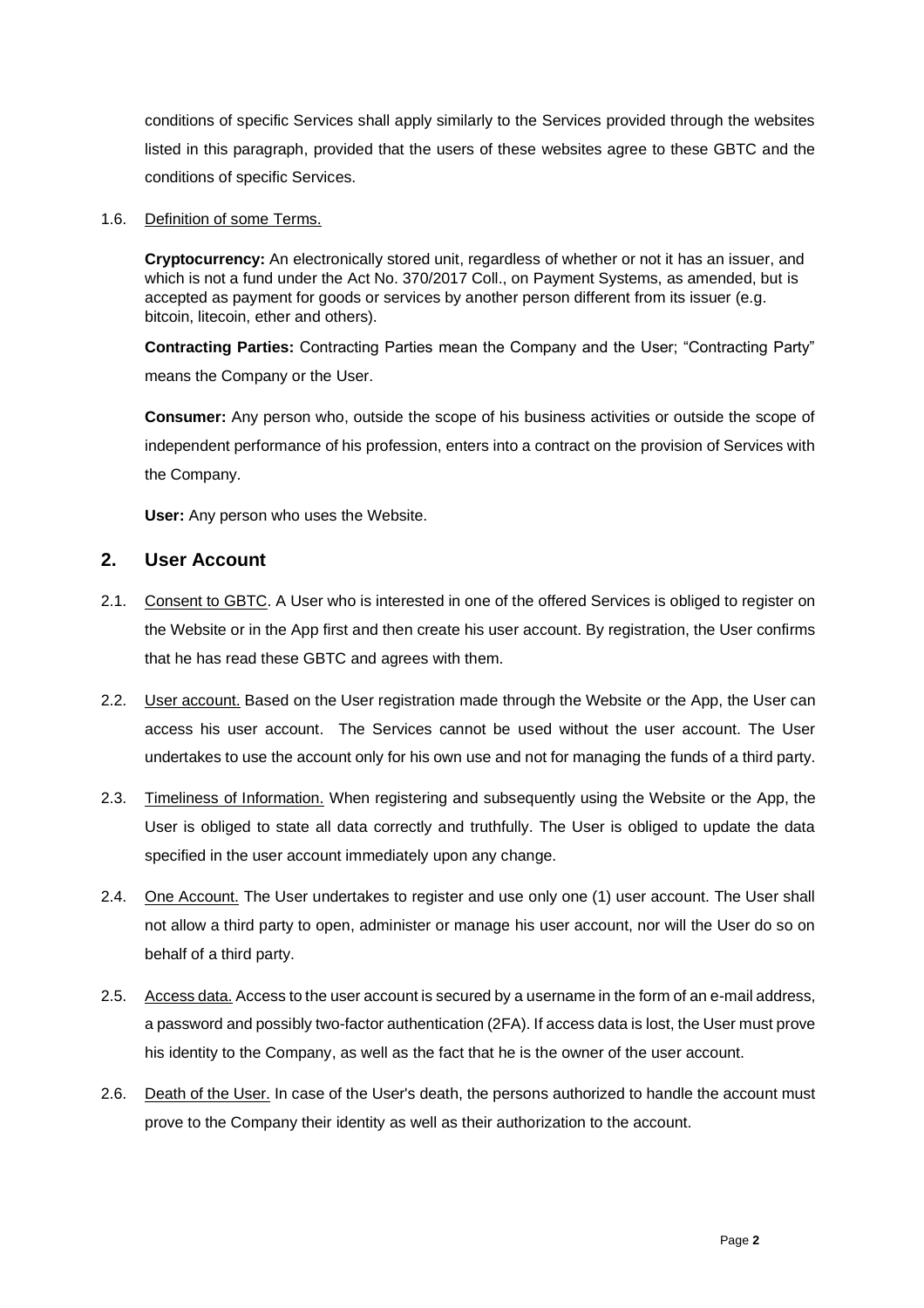2.7. Account Misuse. The User acknowledges that any data from the user account, especially his access data, should not be disclosed to third parties, while any such disclosure is at his account. The Company shall not be responsible for any loss or disclosure of the login name and password by the User.

At the same time, the User is always obliged to immediately inform the Company about any possible loss or misuse of his account.

- 2.8. Suspension and Cancellation of the Account. In justified cases, in particular in case of breach of the User's obligations or in case of suspected misuse, the Company may suspend or cancel the user account.
- 2.9. Custody Fee. If the user account is not actively used for a period of 12 (twelve) consecutive months, the Company is entitled to start charging the User a custody fee after 30 (thirty) days from sending the notification to the User. The custody fee is amounted to EUR 3.00 per month in relation to the balance in fiat (legal) currency and 0.3% of the cryptocurrency balance per month in relation to the cryptocurrency balance. Charging of the fees shall be stopped as soon as the User starts to use the user account again.

# **3. Contract**

- 3.1. Contract. After successful registration, the User can choose a required Service in his user account. These GBTC, the specific terms and conditions of the Service, the privacy policy and all other relevant information communicated in writing constitute a contractual commitment concluded between you, as the user, and the Company, as the Service provider (hereinafter referred to as the "**Contract**").
- 3.2. Conclusion of the Contract. Through these GBTC, the Website and the App, the Company makes a public offer to enter into a contract under the terms and conditions specified therein. The Contract shall be deemed as concluded between the User and the Company by confirming the acceptance of the chosen Service by the User.
- 3.3. Keeping of the Contract. The Company shall keep a text of the Contract consisting primarily of these GBTC and the conditions of a specific Service in electronic form. The User may at any time become familiar with these GBTC and conditions of a specific Service directly on the Website or in the App.
- 3.4. Prohibition of Assignment. The Company enters into the Contract with you personally, and you may not assign any rights or obligations arising out of this Contract to any another person.
- 3.5. Non-claimed Services. The User has not legal right to conclude a Contract.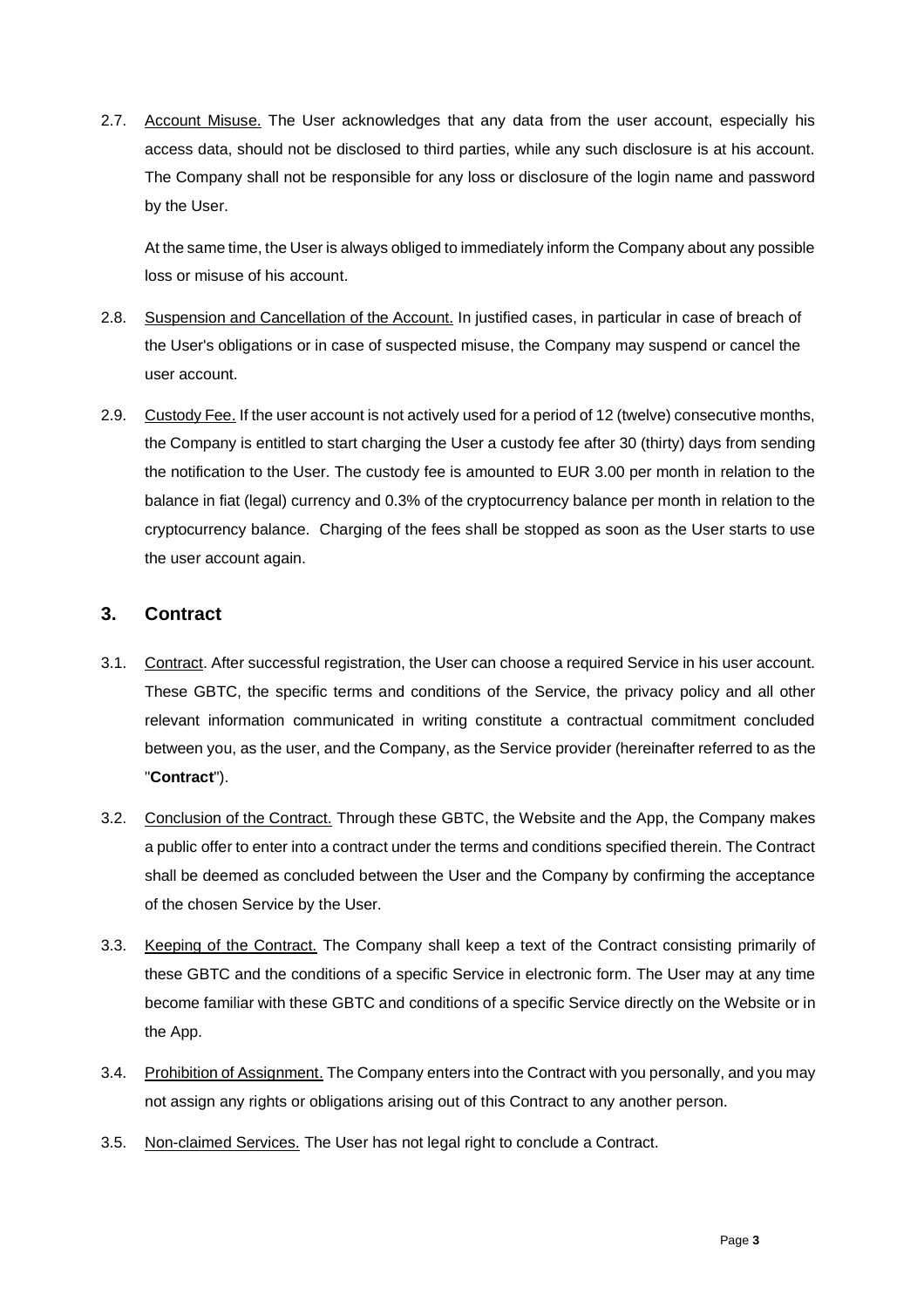# **4. Balance**

- 4.1. Subject of the Balance. The User has access to the balance representing fiat currency and cryptocurrency within the user account. The user can freely dispose of the balances, especially to withdraw the balance or use the offered Services at any time. The balance can also be negative.
- 4.2. Balance Currency. The user shall determine the currency or currencies in which the balance is maintained according to possibilities of the offered Services.
- 4.3. Balance Increase. The User may increase the balance on the user account with funds in Euro (EUR), Czech crowns (CZK), or in other fiat currencies supported by the Company, or in the form of any of the cryptocurrencies supported by the Company.
- 4.4. Increase in Fiat Currencies. Payment of the deposit in fiat currencies is made only in a non-cash manner, by bank transfer to the bank account. The Company's bank account number for a particular fiat currency and other payment details shall be listed on the Website or in the App. The User must always specify an individually generated variable symbol.
- 4.5. Increase in Cryptocurrency. Payment of the cryptocurrency deposit may be provided to the address generated by the Website or by the App.
- 4.6. Withdrawals of Fiat Currency. Withdrawals in fiat currency may be made by the User only to a bank account held in the European Economic Community in the name of the User, while the User is obliged to prove this to the Company in advance. The User acknowledges that a withdrawal in fiat currency may take up to 14 days from the moment of entering the order up to crediting the amount to the user's bank account. The company shall not be responsible for any further delays on part of financial institutions or on part of the User in providing the necessary cooperation.
- 4.7. Exclusively Own Funds. The User undertakes to use only his own funds or cryptocurrencies when using the Services.
- 4.8. Obligation to return unjust enrichment. If the User uses in any way the funds, he/she has obtained by displaying an incorrect balance in his/her User Account, this shall constitute unjust enrichment on the part of the User, in the amount of the difference between the actual balance and the incorrectly displayed balance. In such a case, the User is obliged to return the unjust enrichment to the Company without delay after the Company has been notified by e-mail of the incorrect balance and the unjust enrichment.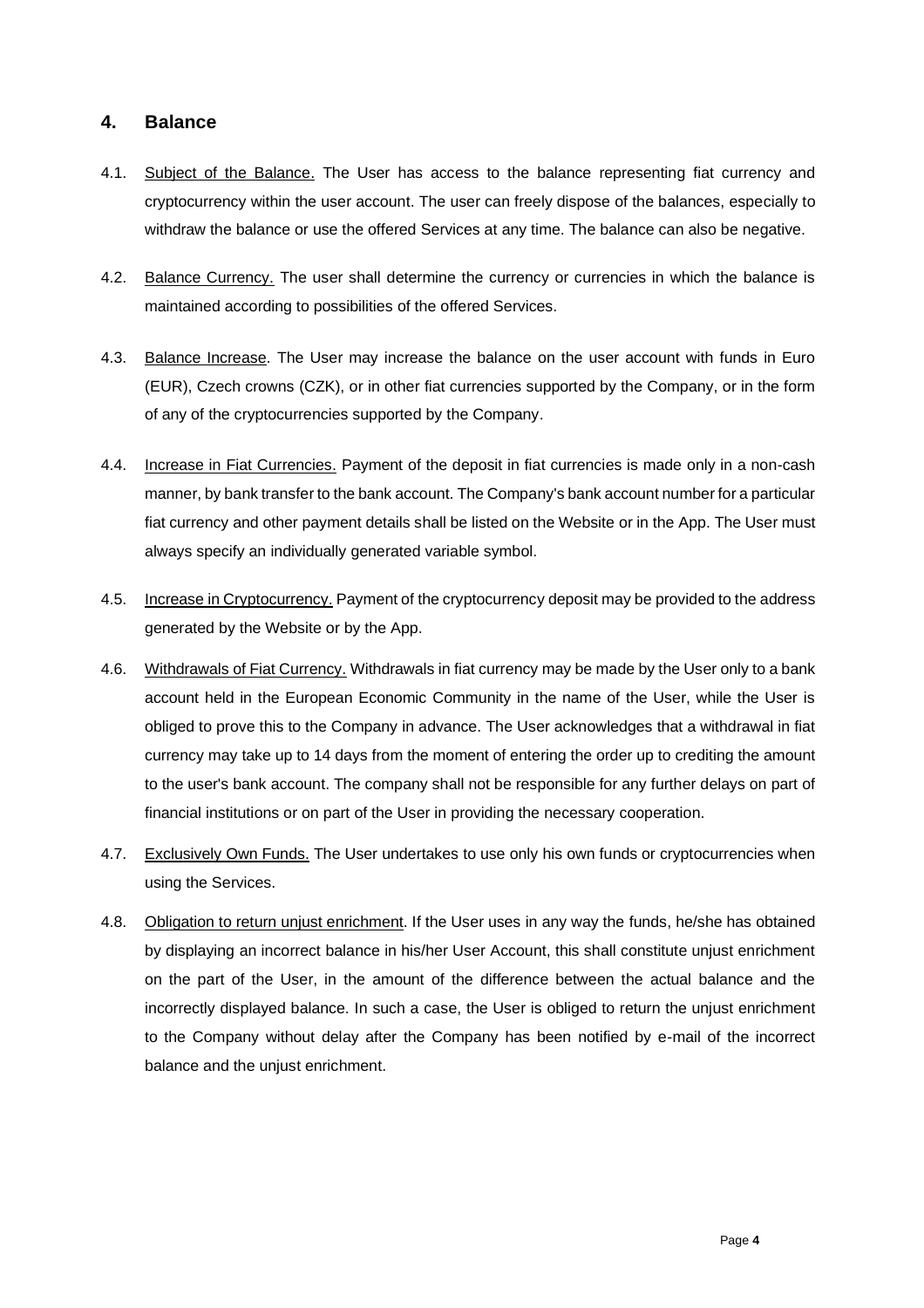# **5. Withdrawal**

- 5.1. Withdrawal Right. Any of the Contracting Parties is entitled to withdraw from the Contract in case of breach of the Contract by the other Contracting Party in such a material way that the other Contracting Party would never have concluded the Contract in such a case.
- 5.2. Sample Form. To withdraw from the Contract, the User who is in the position of a Consumer may use the standard form for withdrawal from the Contract, which is attached to these Terms and Conditions.
- 5.3. Provided performance. In case of withdrawal, each of the Contracting Parties is entitled to a refund the performance already provided. The withdrawal shall be effective as from the time of written delivery to the other Party, while the withdrawal can be delivered to the other Party only in the form of a written correspondence or e-mail.

# **6. Defective Performance Rights**

- 6.1. Statutory Regulation. The rights and obligations of the Contracting Parties regarding rights arising from defective performance shall be governed by the relevant generally binding legal regulations, in particular the Civil Code and the Act No. 634/1992 Coll. on Consumer Protection, as amended.
- 6.2. Application Deadline. The rights from defective performance (complaint) must be exercised by the User immediately as soon as the User learns of the defects, in writing and it must be delivered to the Company no later than within 10 days after transaction on the user account which the defective performance relates to.
- 6.3. Settlement Deadline. The Company shall handle the complaint within 30 (thirty) days from the date of delivery of the complaint.

### **7. Measures against Money Laundering**

- 7.1. Obliged Entity. The User understands that the Company, as an entity providing services related to virtual currency is so-called - obliged entity in terms of the Section 2 (1), l) of the Act No. 253/2008 Coll. on Selected Measures against Legalization of Proceeds from Crime and Financing of Terrorism, as amended (hereinafter referred to as the **"AML Act"**).
- 7.2. Nature of the Measure. The User acknowledges that the Company, as the obliged entity, must, among other things, properly identify and control the User, keep information concerning the User and his transactions, and report and postpone suspicious transactions.
- 7.3. User Cooperation. The User undertakes to provide the Company upon its request with all cooperation in fulfilling its obligations under the AML Act, in particular to provide all information and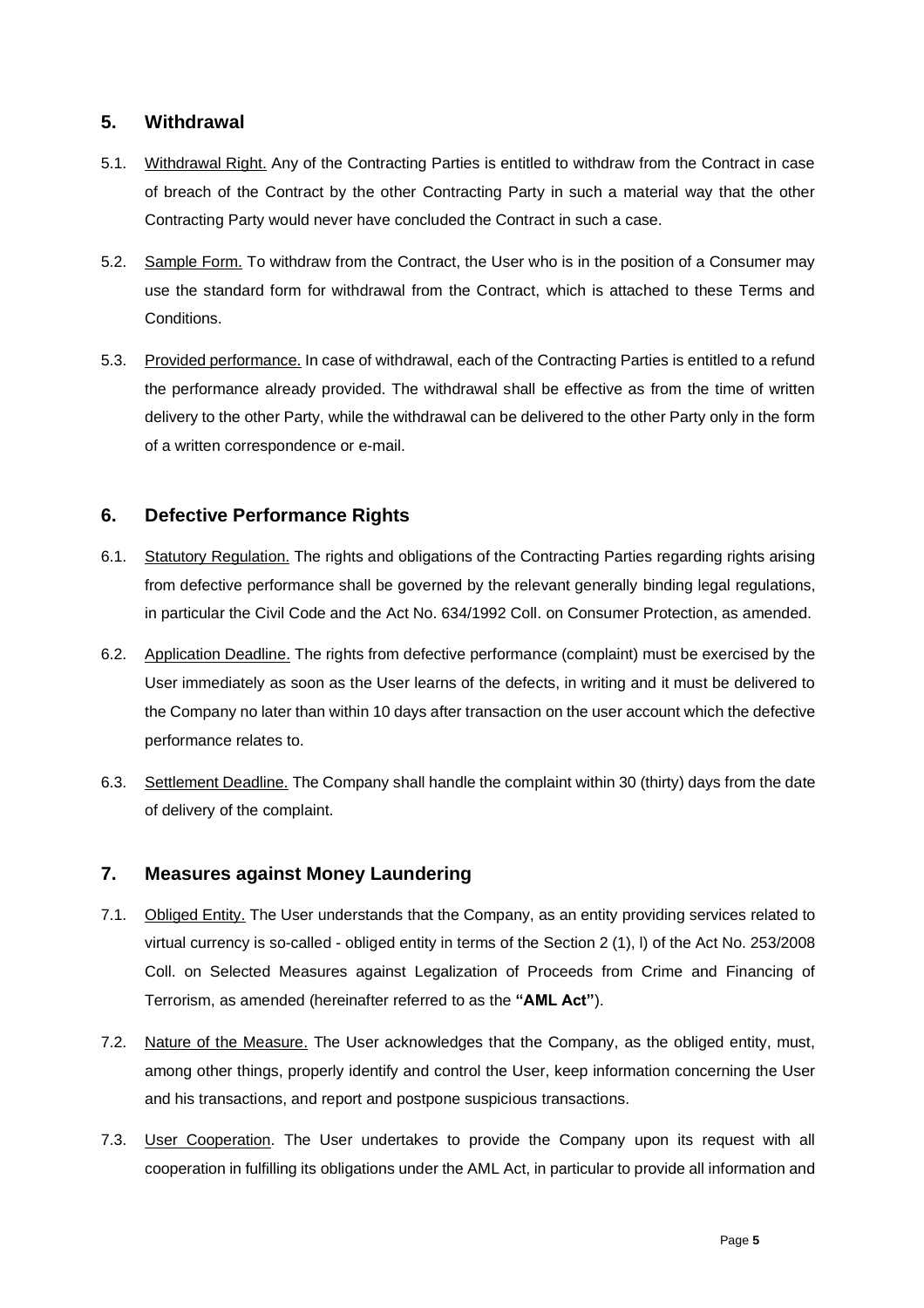documents necessary to verify the user's identification without delay, as well as information and documents on the sources of funds and cryptocurrencies used and the purpose of transactions.

- 7.4. Declaration of the User. The User declares that the funds or cryptocurrencies sent by him do not come from the proceeds from crime and the purpose of buying and selling virtual currencies is not to launder the proceeds from crime or to carry out transactions aimed at supporting or financing terrorism within the meaning of the AML Act.
- 7.5. Prohibition of Services Misuse. Furthermore, the User undertakes not to use the Services:
	- to transfer assets from or to countries that are considered risky or high-risk in order to prevent money laundering or terrorist financing; the list of these countries is published and updated by the organization FATF-GAFI via the website; and
	- to transfer assets (even if only in part) to or from a person originating in the abovementioned risky or high-risk country; (i) in case of a natural person, origin means any state of which that person is a national, and at the same time all other states in which the person is registered for permanent or other residence, (ii) in case of a legal entity, origin means the state in which the entity has its registered office, and at the same time all states in which the entity has its branch, organizational unit or place of business.
- 7.6. Limits. The User acknowledges that in connection with performance of its obligations under the AML Act, the Company may, without prior notice, exercise volume restrictions (per trade or the sum of trades) or restrictions on number of executed trades per User, group of users or a specific wallet with virtual currency.
- 7.7. Supervision. Activities of the Company as the obliged entity shall fall under the supervision of the Financial Analysis Office.

### **8. Danger of Damage**

- 8.1. Security Commitment. The Company undertakes to secure the Website and the App against common risks and to ensure the usual technical administration and protection of its systems.
- 8.2. Exclusion of Liability of the Company. The Company shall not be liable for unexpected events, including force majeure events or cyber-attacks by third parties, the threat of which the Company could not objectively anticipate and prevent their consequences. Furthermore, the Company shall not be liable for damage, if it proves that the damage to the User's rights would occur though. The Company is also not obligated to compensate for any damage caused to the User in a causal connection with a failed trade or other transaction.
- 8.3. Compensation from the User. The User undertakes to reimburse the damage or costs incurred to the Company or fines imposed in administrative proceedings held by supervisory authorities, if a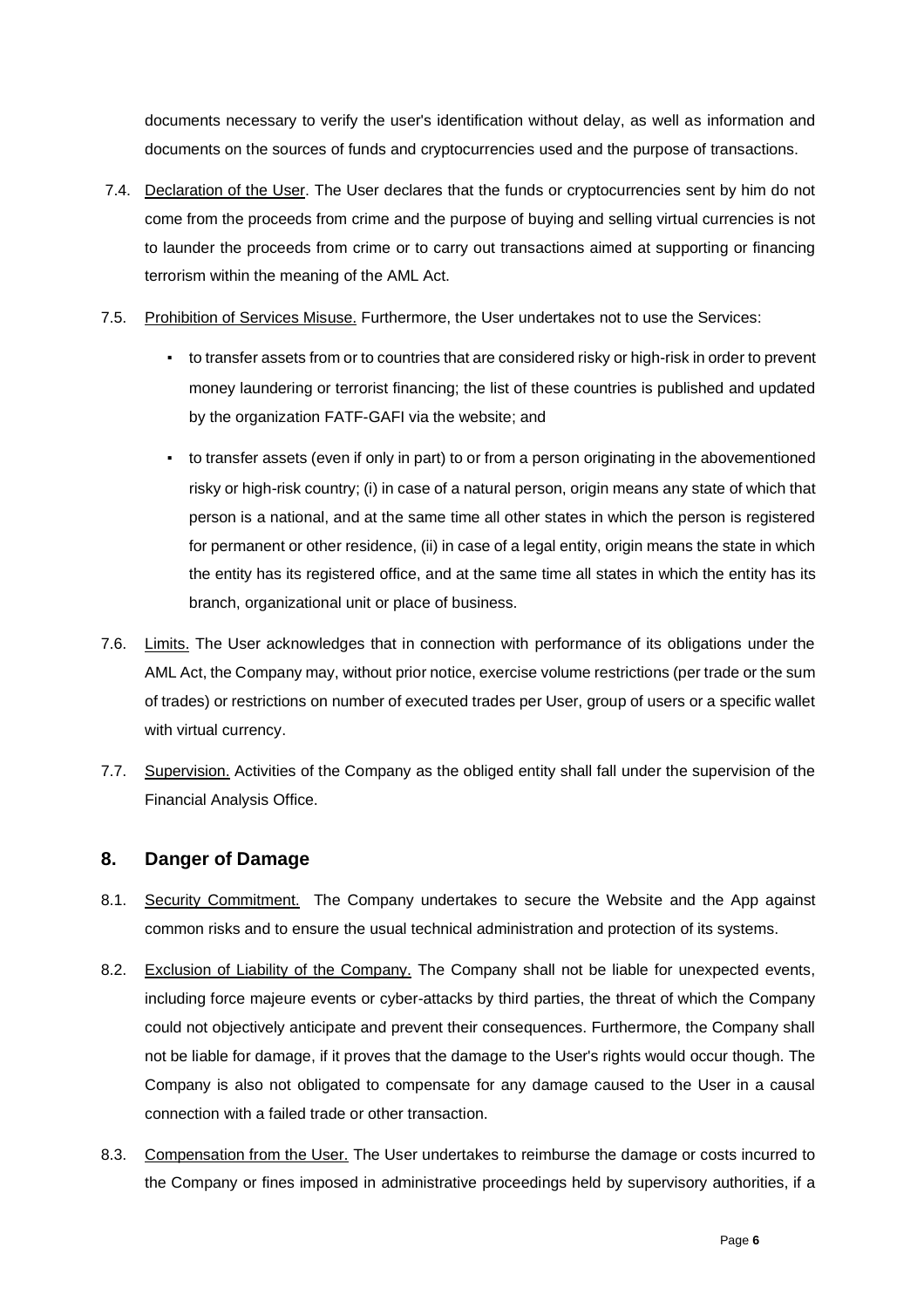damage, costs or fines arise as a result of the User's breach of any provision of these GBTC or the terms and conditions of specific Services by their circumventing, for example by dividing the transactions into more trades or using more wallets with a cryptocurrency in order to hide a source or a purpose of the funds.

#### **9. License and use of Services**

- 9.1. Reservation of Rights. All rights to the Website and the App, in particular the copyright to the content, including page layout, texts, photos, films, graphics, trademarks, logos and other content and elements, belong to the Company. It is forbidden to copy, modify or otherwise use the Website and the App or any part thereof contrary to its purpose without a consent of the Company.
- 9.2. License. The User acquires a non-exclusive non-transferable right to use the Website and the App, which is a copyright work protected under the Act No. 121/2000 Coll. on Copyright, on Rights Related to Copyright and on Amendments and Supplements to Certain Acts (Copyright Act), as amended. The User does not have a right to grant sub-licenses.
- 9.3. Prohibition of Interventions. When using the Websites and the App, the User may not use procedures that could adversely affect their operation, and may not perform any activity that could allow the User or third parties to interfere or misuse the Service or its components in a manner that would be contrary to their designation. The user may not in particular use any automatic devices, programs, or any similar processes to access, obtain, copy or monitor any part of the Website or of the App, Partnership Website, or related applications (particularly User Account). It is further prohibited to attempt to access any part or function of the Website, Partnership Website, the App, or User Account without authorization, by hacking, password mining, or any other unlawful or prohibited means and violate any security or authentication measures on Website and connected User Account. The Websites, Partnership Websites, the App and the User Account shall not be used in an illegal way.
- 9.4. Intervention Disclaimer. The Company shall not be liable for errors incurred as a consequence of third-party interventions in the Websites and in the App or as a result of their use contrary to their purpose.

### **10. Non-Disclosure**

10.1. Confidential Information Without the written consent of the Company, the User may not disseminate or provide any confidential information of the Company to third parties, including any information or facts concerning its activities, know-how, provided Services, technical and business procedures, business strategies and business contacts. In case of breach of confidentiality, the Company is entitled to terminate the Contract unilaterally without notice.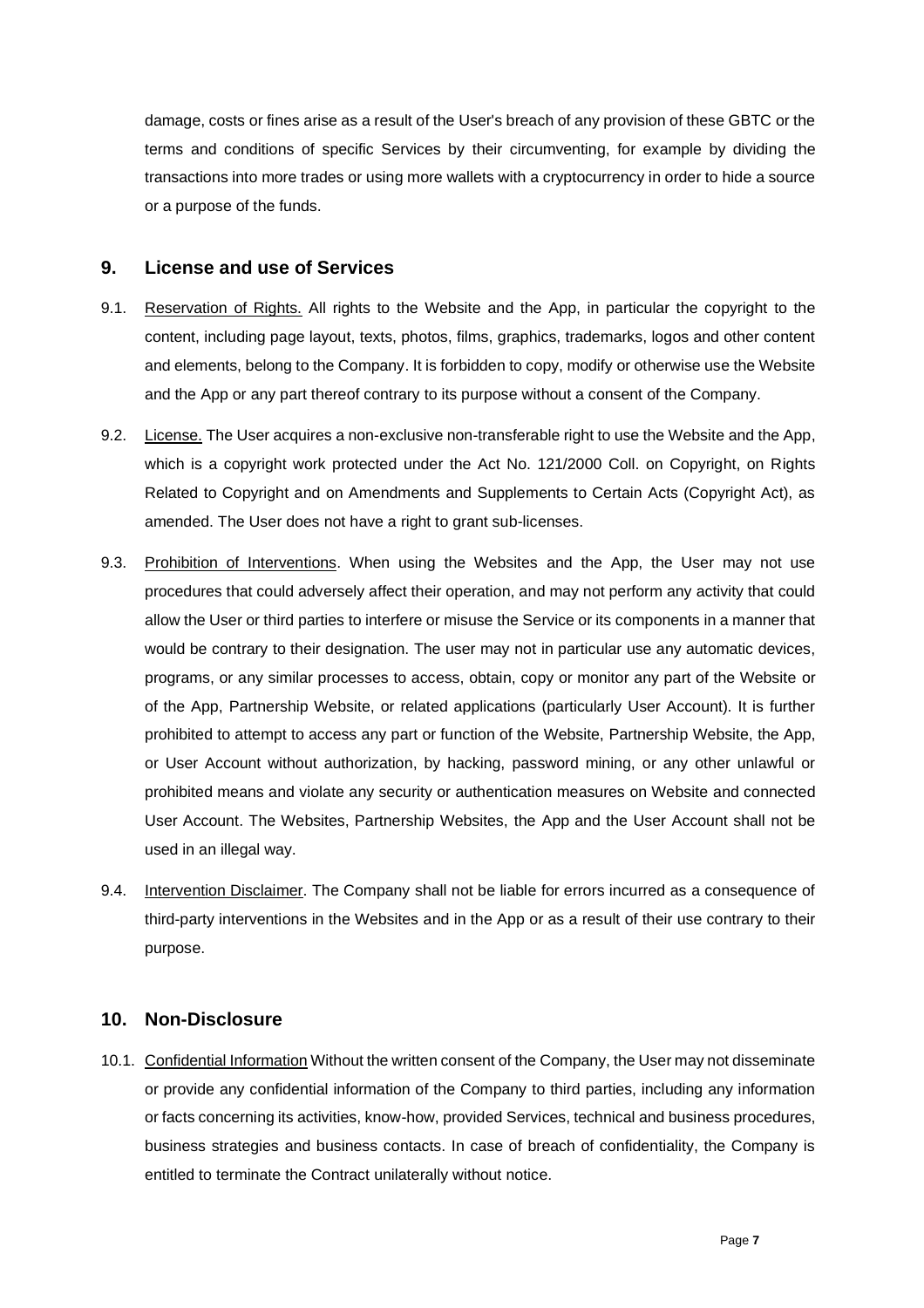10.2. Public Information. The obligation of confidentiality shall not apply to information that is publicly available or publicly known.

# **11. Privacy Policy**

Privacy Policy. The conditions of the User's personal data processing, as well as use of the cookies, are regulated in a separate document – Privacy Policy, which forms an integral part of the Contract.

# **12. Mutual Communication**

- 12.1. Electronic. The Contracting Parties may deliver all written communication to each other by email.
- 12.2. E-mail Addresses. The User shall serve any communication on the Company to the e-mail address specified in these Terms and Conditions. The Company shall serve any communication on the User to the e-mail address specified in his user account.

# **13. Resolution of Disputes and Complaints**

- 13.1. Governing Law. Any and all agreements between the Company and user shall be governed by legislation of the Czech Republic. If the relationship established by the Contract contains an international element, then the Parties agree that such relationship shall be governed by legislation of the Czech Republic. This shall not affect the consumer's rights arising from the generally binding legal regulations.
- 13.2. By Conciliation. The Contracting Parties declare that disputes arising out of or in connection with the Contract shall be settled amicably as a matter of priority, in particular by personal negotiations of both Contracting Parties. For this purpose, please contact us to our e-mail address info@wexopay.com. Only if a conciliation cannot be reasonably expected, the dispute shall be resolved by a competent public authority.
- 13.3. Alternative Dispute Resolution. Out-of-court resolution of the consumer disputes arising out of or in connection with the Contract shall be made by a competent Czech Trade Inspection Authority, with its registered office at Štěpánská 567/15, 120 00 Prague 2, Company ID No.: 000 20 869, website: https://adr.coi.cz. The online dispute resolution platform located at the address https://ec.europa.eu/consumers/odr can be used to resolve disputes between the Company and the User under these Terms and Conditions of the Service.
- 13.4. European Consumer Center. European Consumer Centre of the Czech Republic, with the registered office at the address Štěpánská 567/15, 120 00 Prague 2, website: https:/[/www.evropskyspotrebitel.cz](http://www.evropskyspotrebitel.cz/) [is](http://www.evropskyspotrebitel.cz/) a contact point under the regulation (EU) of the European Parliament and the Council no. 524/2013 of 21 May 2013 on Online Dispute Resolution for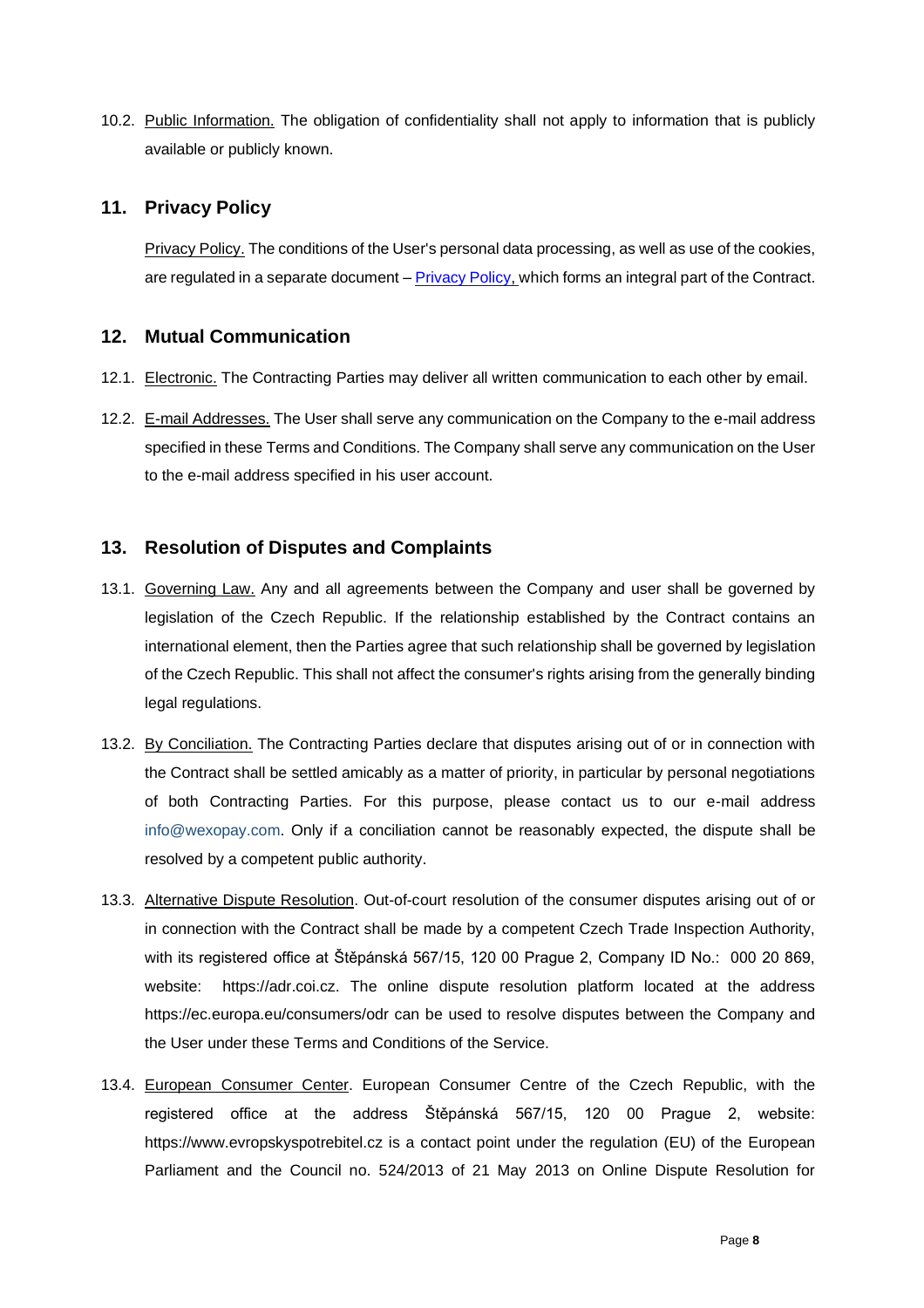Consumer Disputes and amending the Regulation (EC) No. 2006/2004 and the Directive 2009/22/EC (Regulation on Consumer ODR).

- 13.5. Czech Trade Inspection Authority. The Company is entitled to provide the Services on the basis of a trade license. Trade licensing inspection shall be carried out by a relevant Trade Licensing Office. The Czech Trade Inspection Authority shall carry out a supervision over the compliance of the Act No. 634/1992 Coll. on Consumer Protection, as amended, to a limited extent.
- 13.6. Czech National Bank. The Company is entitled to provide payment services on the basis of a license to operate a small-scale payment service provider granted by the Czech National Bank. The Czech National Bank is also a supervisory authority in matters related to the provision of payment services.
- 13.7. Code of Conduct. In relation to the User, the Company is not bound by any Code of Conduct in terms of the provisions of the Section 1826 (1), e) of the Civil Code.
- 13.8. Reservation of Claims. If the User breaches the Contract and the Company does not enforce or postpone enforcement of its rights, it shall have no effect on the enforceability of these rights or any of our future rights.

#### **14. Change of Conditions**

- 14.1. Right of Change. The Company may at any time change or supplement these GBTC and / or conditions of specific Services to the appropriate extent, in particular in connection with changes in legal regulations and technological progress affecting the content of the provided Services or handling of the User data. The Company may also amend or supplement these GBTC and / or the conditions of specific Services due to the expansion or changes of the Website or of the App or the scope of the Services, or change them to prevent a gross disparity in the rights and obligations of the Contracting Parties or to reduce or eliminate this disparity. The company may also do so in case of change of the market conditions or business or license conditions of third parties the system or application software or services of which is used by the Company in connection with provision of the Services.
- 14.2. Notification of Changes. The user can be informed about changes to these GBTC and / or the conditions of Services and their new wording through the Websites or the App, where such new wording shall be also published. The new wording shall enter into force on the date specified therein.
- 14.3. Disagreement of the User. If the User does not agree with a change, he has a right to reject the changes and to terminate the Contract within ten (10) days from effectiveness of changes in the form of a notice without notice period.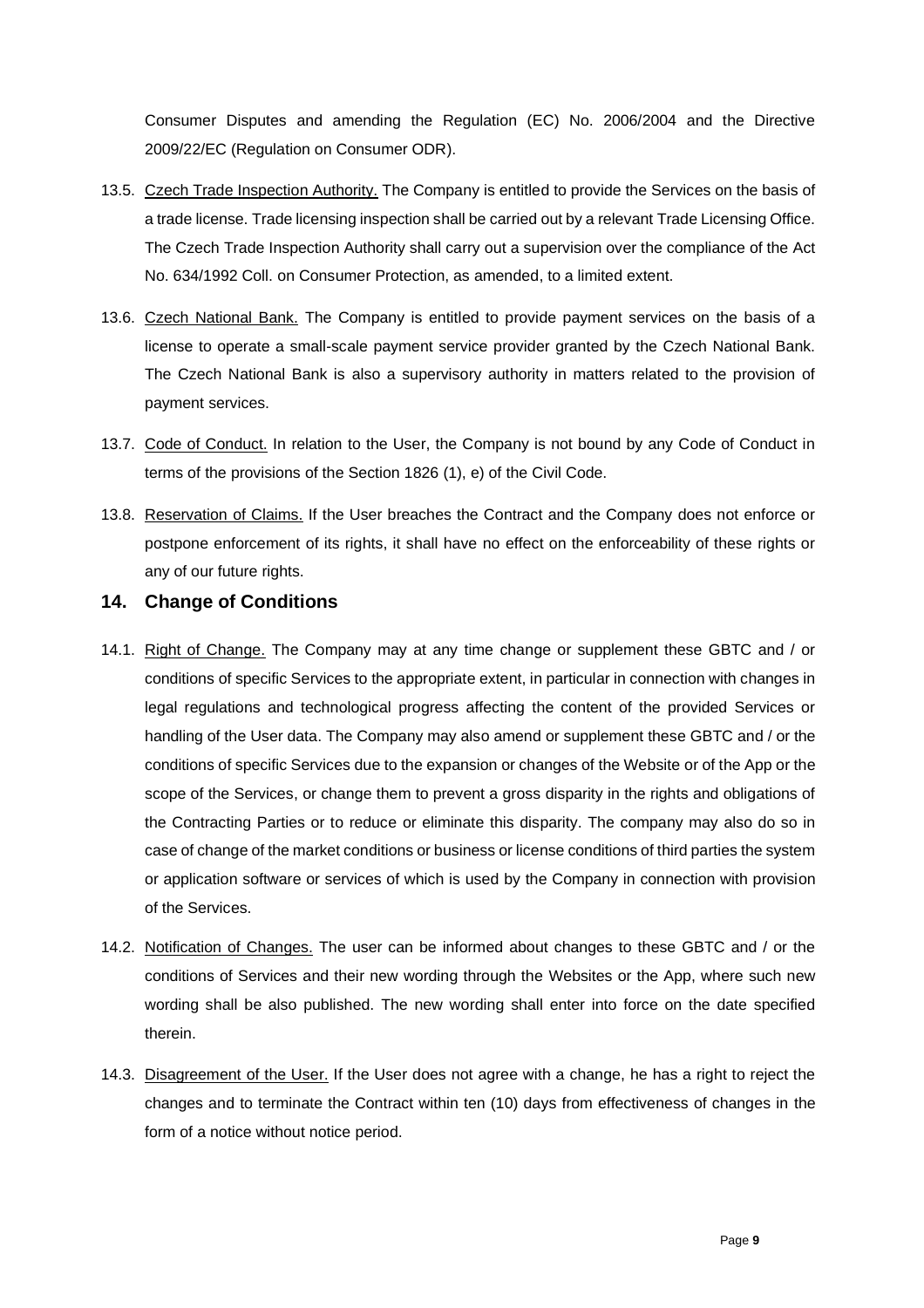### **15. Final Provisions.**

#### 15.1. Contact data of the Company:

#### **UPDN ONE s.r.o.**

registered office Na strži 1702/65, Nusle, 140 00 Praha 4

e-mail: info@wexopay.com

Website: https://wexopay.com

the App

- 15.2. Opening Hours and Availability. The Website and the App is in operation 24 hours a day, 7 days a week. The user account may not be available non-stop, especially with regard to the necessary maintenance of hardware and software equipment of the Company or third parties involved in the provision of Services. The Company is also not responsible for failure of the Website or of the App, which the Company could not affect in any way.
- 15.3. Prohibition of Set-off. The User is not entitled to set off any of his receivables against the Company or a receivable acquired against the Company from a third party.
- 15.4. Assignment. The Company is entitled to transfer all its rights to the Website and to the App and assign the Contract or its part to a third party, but only if the Company reasonably believes that this will not seriously affect the User's rights or if the Company must do so to comply with legal or regulatory requirements. The User expresses his consent to this procedure in advance in terms of the Section 1895 of the Civil Code.
- 15.5. Assumption of a Risk of changing Circumstances. The User hereby assumes a risk of a change of circumstances in terms of the Section 1765 (2) of the Civil Code.
- 15.6. Severability.If individual provisions of these GBTC or the conditions of the Services become invalid, ineffective or unenforceable, it shall not affect the validity, effectiveness and enforceability of the other provisions.
- 15.7. Language Versions. These GBTC as well as the conditions of the Services are executed in Czech and English versions, while in case of any discrepancy between these versions, the Czech version shall prevail. Any translations into other languages are for information purposes only and are not binding.

#### **These General Business Terms and Conditions are effective as from 1st June 2022.**